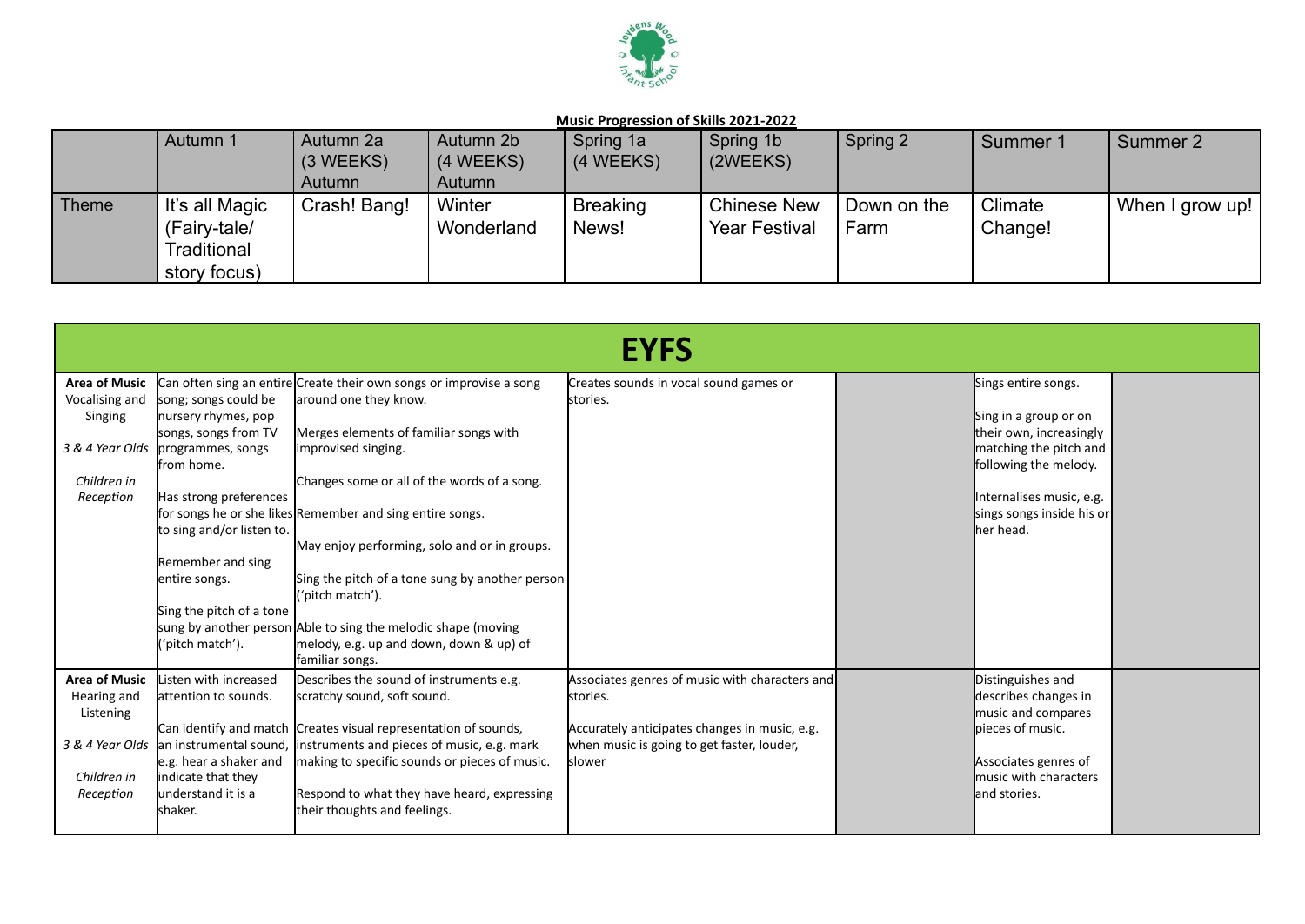

|              | Autumn 1                       | Autumn 2a<br>$(3 \, \text{WEEKS})$ | Autumn 2b<br>(4 WEEKS) | Spring 1a<br>(4 WEEKS)   | Spring 1b<br>(2WEEKS)                      | Spring 2            | Summer 1           | Summer 2        |
|--------------|--------------------------------|------------------------------------|------------------------|--------------------------|--------------------------------------------|---------------------|--------------------|-----------------|
|              |                                | Autumn                             | Autumn                 |                          |                                            |                     |                    |                 |
| <b>Theme</b> | It's all Magic<br>(Fairy-tale/ | Crash! Bang!                       | Winter<br>Wonderland   | <b>Breaking</b><br>News! | <b>Chinese New</b><br><b>Year Festival</b> | Down on the<br>Farm | Climate<br>Change! | When I grow up! |
|              | Traditional<br>story focus)    |                                    |                        |                          |                                            |                     |                    |                 |

|                                                                                                 | Use drawing to<br>represent ideas like<br><b>I</b> movement or loud<br>noises.                                                                                                                                  | Thinks abstractly about music and expresses<br>this physically or verbally e.g. "This music<br>sounds like floating on a boat."                                                                                                                                                                                                                                                                                                              |                                                                                                                                                                                                                                                                                                                  |                                                                                           |  |
|-------------------------------------------------------------------------------------------------|-----------------------------------------------------------------------------------------------------------------------------------------------------------------------------------------------------------------|----------------------------------------------------------------------------------------------------------------------------------------------------------------------------------------------------------------------------------------------------------------------------------------------------------------------------------------------------------------------------------------------------------------------------------------------|------------------------------------------------------------------------------------------------------------------------------------------------------------------------------------------------------------------------------------------------------------------------------------------------------------------|-------------------------------------------------------------------------------------------|--|
| <b>Area of Music</b><br>Moving and<br>Dancing<br>3 & 4 Year Olds<br>Children in<br>Reception    | Physically imitates the<br>actions of musicians,<br>e.g. pretends to play<br>the trumpet, piano,<br>guitar<br>jumps, hops to the<br>sound of a beating<br>ldrum.                                                | Physically interprets the sound of instruments,<br>e.g. tiptoes to the sound of a xylophone.<br>Listen attentively, move to and talk about<br>music, expressing their feelings and responses.<br>Moves to the sound of Watch and talk about dance and performance<br>instruments, e.g. walks, art, expressing their feelings and responses.<br>Choreographs his or her own dances to familiar<br>music, individually, in pairs/small groups. | Moves in time to the pulse of the music being<br>listened to and physically responds to changes<br>in the music, e.g. jumps in response to<br>loud/sudden changes in the music.<br>Initiates new combinations of movements and<br>gestures in order to express and respond to<br>feelings, ideas and experiences | Explore and engage in<br>music making and<br>dance, performing solo<br>or in groups.      |  |
| <b>Area of Music</b><br>Exploring and<br>Playing<br>3 & 4 Year Olds<br>Children in<br>Reception | Claps or taps to the<br>pulse of the song he or<br>she is singing/listening<br>Ιtο<br>Shows control to hold<br>produce a musical<br>sound, e.g. holding a<br>triangle in the air by the<br>string with one hand | Adds sound effects to stories using<br>linstruments.<br>Listens and responds to others in pair/group<br>music making.<br>and play instruments to Play instruments with increasing control<br>to express their feelings and ideas.                                                                                                                                                                                                            | Operates equipment such as CD players, MP3<br>players, handheld devices, keyboards.                                                                                                                                                                                                                              | Leads or is led by other<br>children in their music<br>making, i.e. being a<br>conductor. |  |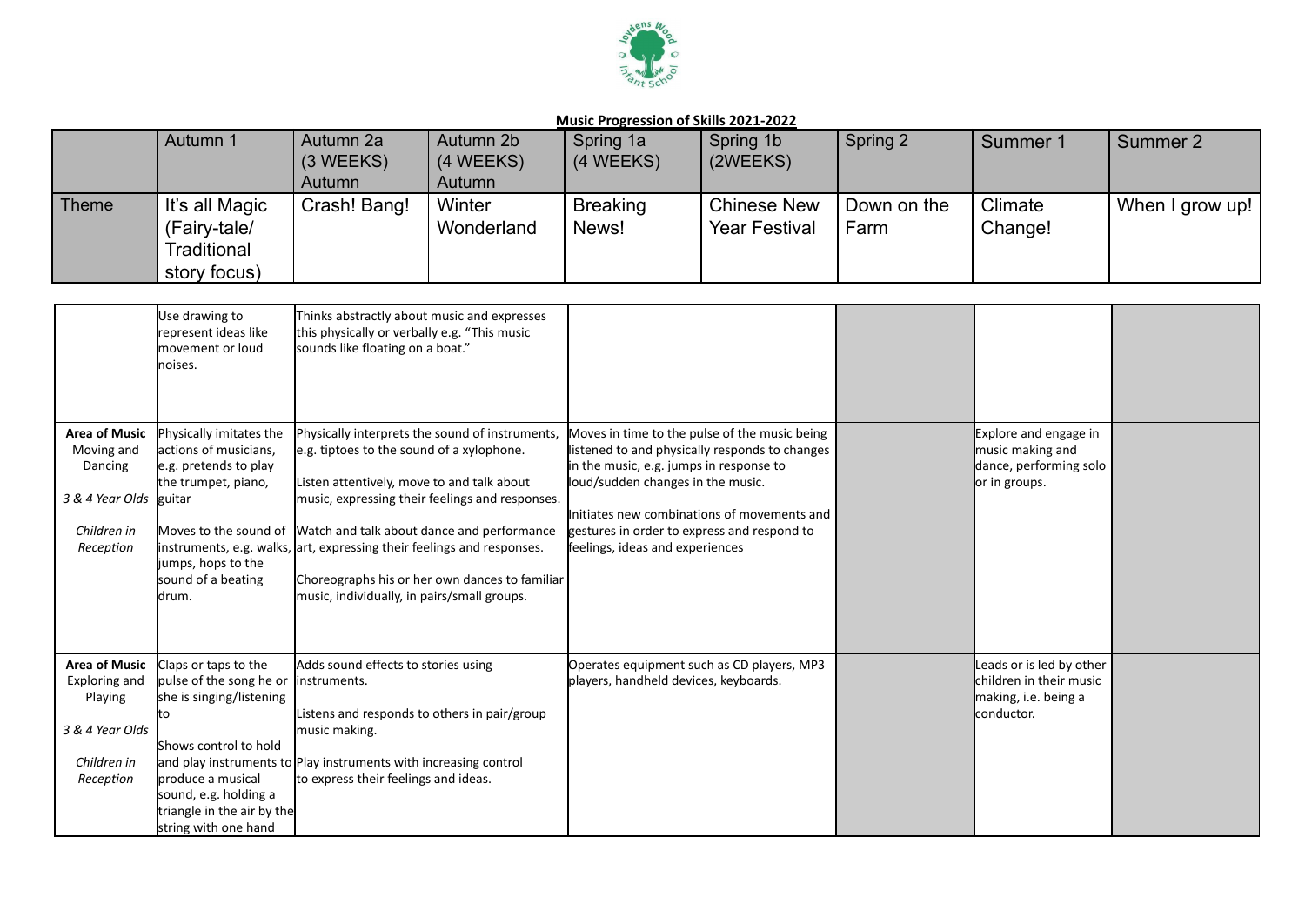

|              | Autumn 1                                                      | Autumn 2a<br>$(3 \, \text{WEEKS})$<br>Autumn | Autumn 2b<br>(4 WEEKS)<br>Autumn | Spring 1a<br>(4 WEEKS)   | Spring 1b<br>(2WEEKS)                      | Spring 2            | Summer 1           | Summer 2        |
|--------------|---------------------------------------------------------------|----------------------------------------------|----------------------------------|--------------------------|--------------------------------------------|---------------------|--------------------|-----------------|
| <b>Theme</b> | It's all Magic<br>(Fairy-tale/<br>Traditional<br>story focus) | Crash! Bang!                                 | Winter<br>Wonderland             | <b>Breaking</b><br>News! | <b>Chinese New</b><br><b>Year Festival</b> | Down on the<br>Farm | Climate<br>Change! | When I grow up! |

| land playing it with a |  |  |  |
|------------------------|--|--|--|
| beater with the other. |  |  |  |

# **Key Vocabulary**

Pulse/beat, rhythm, pitch, structure, dynamics, timbre, texture, tempo, melodic shape, genre, instrument, speed, fast, slow, high, low, long, short, smooth, spiky, pop, classical, names of musical instruments: xylophone, chime bars, claves, wood block, tambour, tambourine, maraca, rain stick, boom whackers, beaters, triangle, bells, cabasa, drum, shaky egg.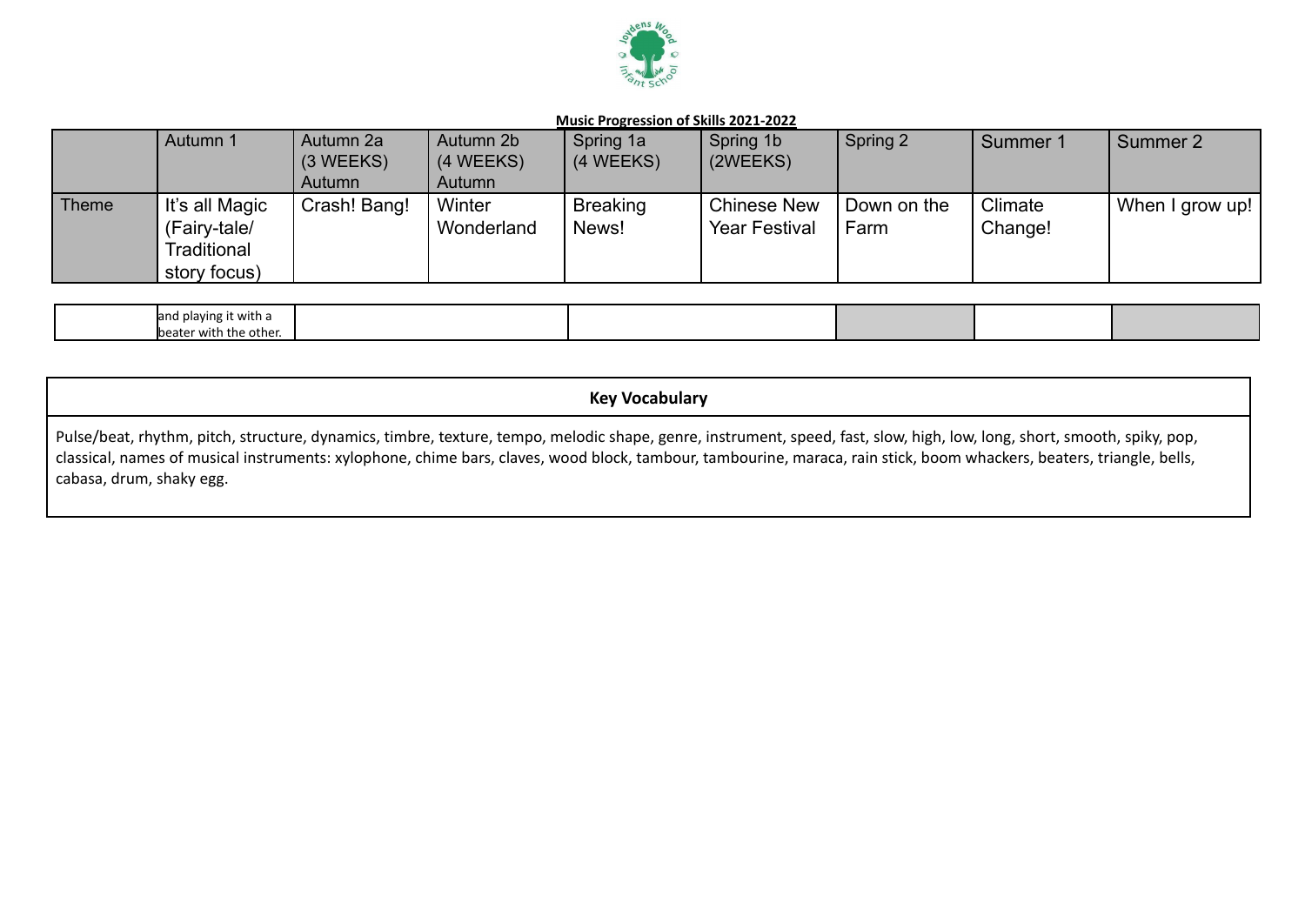

|       | Autumn 1                                                      | Autumn 2a<br>$(3 \, \text{WEEKS})$<br>Autumn | Autumn 2b<br>(4 WEEKS)<br>Autumn | Spring 1a<br>(4 WEEKS)   | Spring 1b<br>(2WEEKS)                      | Spring 2            | Summer 1           | Summer 2          |
|-------|---------------------------------------------------------------|----------------------------------------------|----------------------------------|--------------------------|--------------------------------------------|---------------------|--------------------|-------------------|
| Theme | It's all Magic<br>(Fairy-tale/<br>Traditional<br>story focus) | Crash! Bang!                                 | Winter<br>Wonderland             | <b>Breaking</b><br>News! | <b>Chinese New</b><br><b>Year Festival</b> | Down on the<br>Farm | Climate<br>Change! | I When I grow up! |

|                                  |                      |                                | Year 1 |                            |                       |  |
|----------------------------------|----------------------|--------------------------------|--------|----------------------------|-----------------------|--|
| Area of Music <i>Composing -</i> |                      | Performing -                   |        | Listening and              | Appraising -          |  |
|                                  | Creating and         | Controlling sounds             |        | applying                   | <b>Responding and</b> |  |
|                                  | developing musical   | through singing                |        | knowledge and              | reviewing             |  |
|                                  | <b>lideas</b>        | and playing                    |        | understanding              |                       |  |
|                                  |                      |                                |        |                            | Hear the pulse in     |  |
|                                  | Make a sequence      | Take part in singing           |        | Listen for different       | Imusic.               |  |
|                                  | of long and short    | with increased                 |        | types of sounds.           |                       |  |
|                                  | sounds with help     | <b>l</b> confidence and        |        |                            | Hear different        |  |
|                                  | (duration).          | control of pitch and           |        | Know how sounds            | moods in              |  |
|                                  |                      | rhythm.                        |        | lare made and              | music.                |  |
|                                  | Clap longer          |                                |        | changed.                   | Identify texture -    |  |
|                                  | rhythms with help.   | <b>Follow instructions</b>     |        |                            | <b>l</b> one sound or |  |
|                                  |                      | on how and when                |        | $M$ ake sounds with a $\P$ | several sounds?       |  |
|                                  | Make different       | to sing/play an                |        | slight difference.         |                       |  |
|                                  | sounds (high and     | linstrument with               |        |                            | Choose sounds to      |  |
|                                  | low: pitch, loud and | increased accuracy.            |        | Use the voice in           | represent             |  |
|                                  | quiet: dynamics,     |                                |        | different ways to          | different things      |  |
|                                  | fast and slow:       | $\overline{\pi}$ ake notice of |        | create different           | (ideas, thoughts,     |  |
|                                  | tempo, quality of    | others when                    |        | effects.                   | feelings, moods       |  |
|                                  | the sounds -         | performing.                    |        |                            | etc.)                 |  |
|                                  | smooth, crisp,       |                                |        |                            |                       |  |
|                                  | scratchy, rattling:  | Make and control               |        |                            |                       |  |
|                                  | timbre)              | long and short                 |        |                            |                       |  |
|                                  |                      | sounds (duration).             |        |                            |                       |  |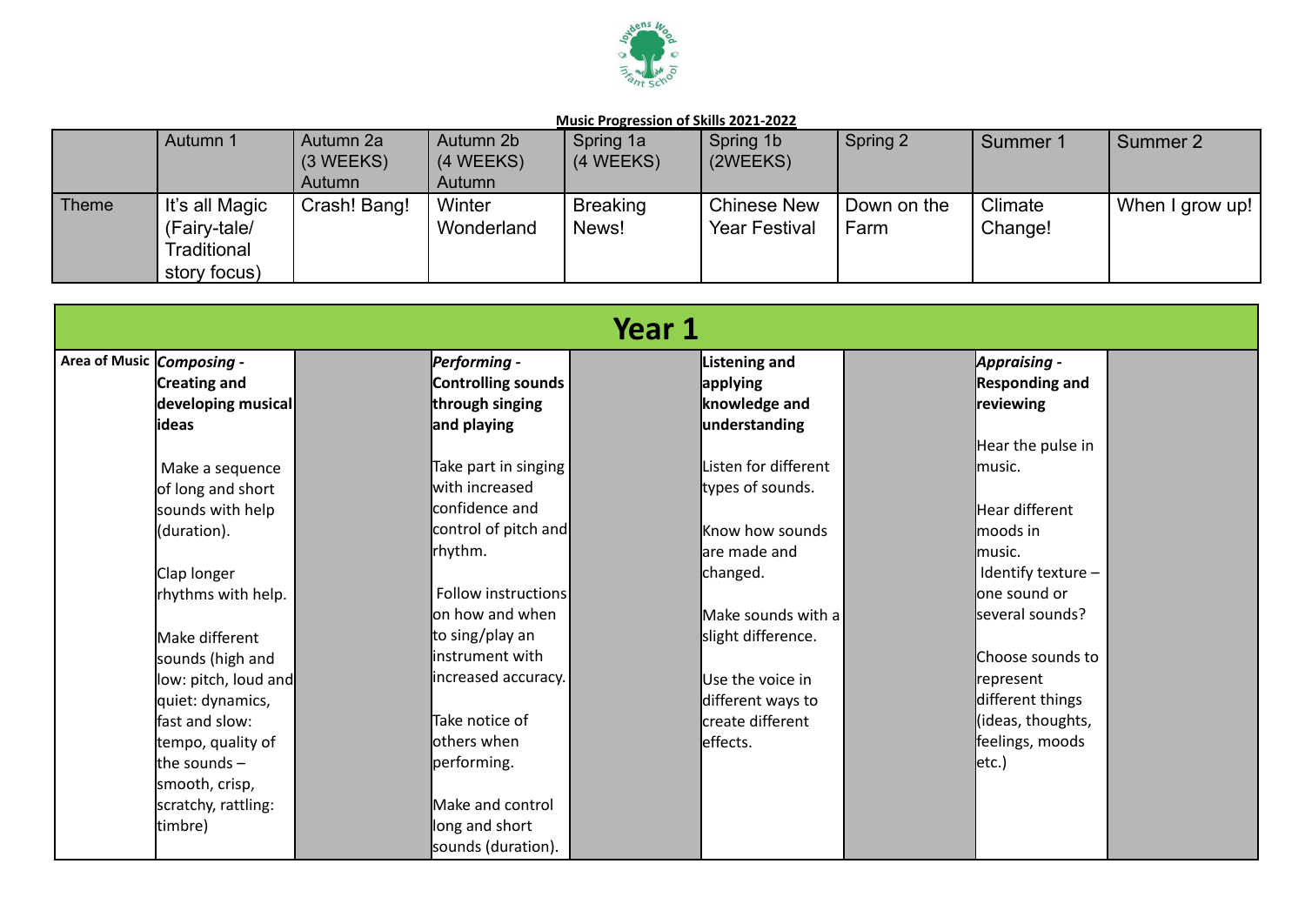

|       | Autumn 1       | Autumn 2a             | Autumn 2b  | Spring 1a       | Spring 1b            | Spring 2    | Summer 1 | Summer 2            |
|-------|----------------|-----------------------|------------|-----------------|----------------------|-------------|----------|---------------------|
|       |                | $(3 \, \text{WEEKS})$ | (4 WEEKS)  | (4 WEEKS)       | (2WEEKS)             |             |          |                     |
|       |                | Autumn                | Autumn     |                 |                      |             |          |                     |
| Theme | It's all Magic | Crash! Bang!          | Winter     | <b>Breaking</b> | <b>Chinese New</b>   | Down on the | Climate  | I When I grow up! ' |
|       | (Fairy-tale/   |                       | Wonderland | News!           | <b>Year Festival</b> | Farm        | Change!  |                     |
|       | Traditional    |                       |            |                 |                      |             |          |                     |
|       | story focus)   |                       |            |                 |                      |             |          |                     |

| Be able to<br>contribute to a<br>class composition. | Imitate changes in<br>pitch (high and<br>llow).                            |  |  |  |
|-----------------------------------------------------|----------------------------------------------------------------------------|--|--|--|
|                                                     | Begin to follow<br>pitch movements<br>with hands using<br>high/middle/low. |  |  |  |

# **Key Vocabulary**

Pulse/beat, rhythm, pitch, structure, dynamics, timbre, texture, tempo, melodic shape, genre, instrument, speed, fast, slow, high, low, long, short, smooth, spiky, pop, classical, score, xylophone, chime bars, claves, wood block, tambour, tambourine, maraca, rain stick, boom whackers, beaters, triangle, bells, cabasa, drum, shaky egg, orchestra, piano, guitar, violin, viola, cello, double bass, clarinet, saxophone, flute, recorder, oboe, bassoon, trumpet, trombone, tuba, french horn, harp, organ, conductor, audience, signs, symbols.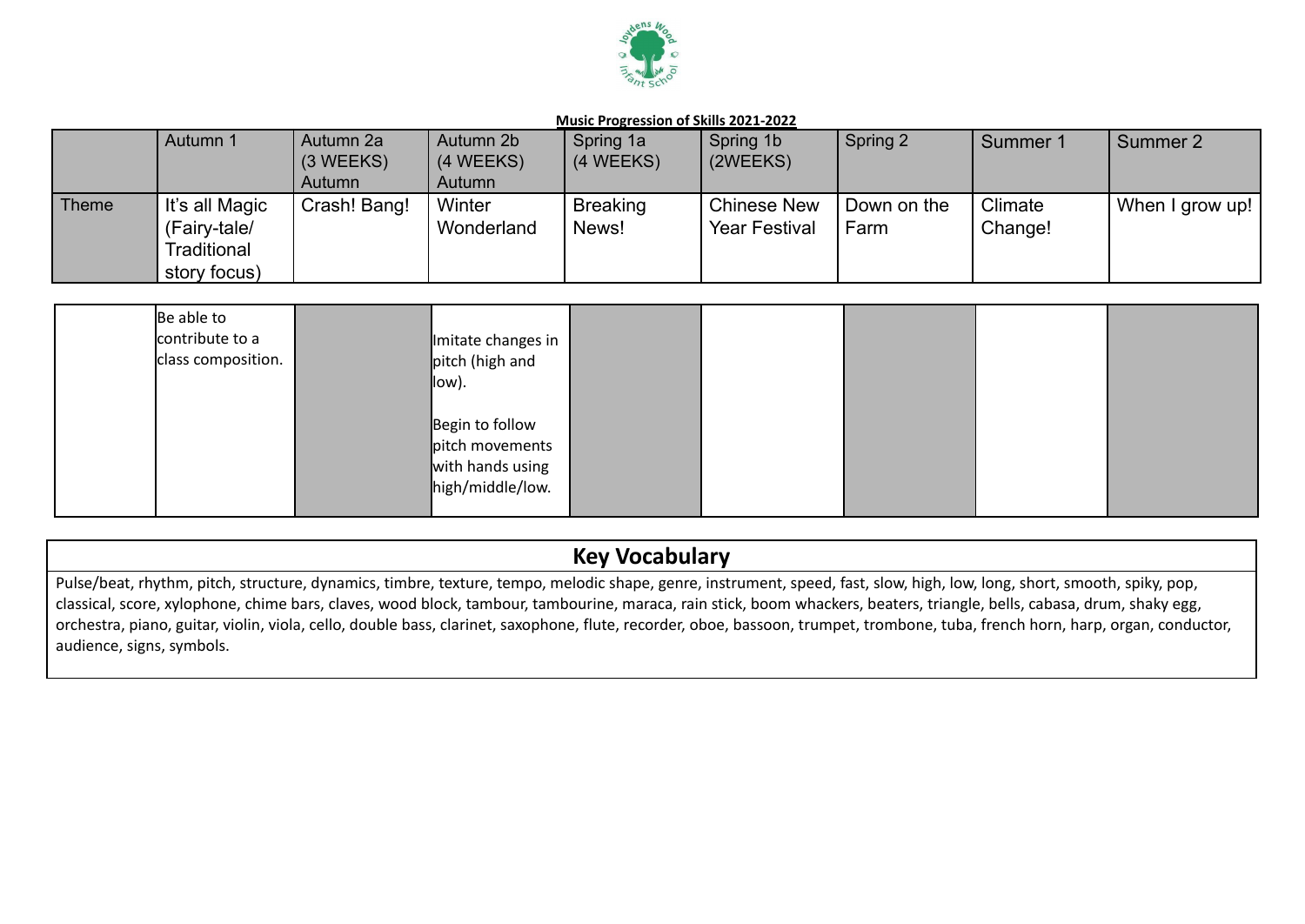

|       | Autumn 1                                                      | Autumn 2a<br>$(3 \, \text{WEEKS})$<br>Autumn | Autumn 2b<br>(4 WEEKS)<br>Autumn | Spring 1a<br>(4 WEEKS)   | Spring 1b<br>(2WEEKS)                      | Spring 2            | Summer 1           | Summer 2          |
|-------|---------------------------------------------------------------|----------------------------------------------|----------------------------------|--------------------------|--------------------------------------------|---------------------|--------------------|-------------------|
| Theme | It's all Magic<br>(Fairy-tale/<br>Traditional<br>story focus) | Crash! Bang!                                 | Winter<br>Wonderland             | <b>Breaking</b><br>News! | <b>Chinese New</b><br><b>Year Festival</b> | Down on the<br>Farm | Climate<br>Change! | I When I grow up! |

|           |                       |                            | Year 2 |                      |                          |  |
|-----------|-----------------------|----------------------------|--------|----------------------|--------------------------|--|
| Area of   | <b>Appraising -</b>   | Performing -               |        | <b>Listening and</b> | Composing -              |  |
| Geography | <b>Responding and</b> | <b>Controlling</b>         |        | applying             | <b>Creating and</b>      |  |
|           | reviewing             | sounds through             |        | knowledge and        | developing musical       |  |
|           |                       | singing and                |        | understanding        | lideas                   |  |
|           | Identify the pulse in | playing                    |        |                      |                          |  |
|           | music and recognise   |                            |        | Listen carefully     | Carefully choose         |  |
|           | changing speeds.      | Sing songs in an           |        | and recall short     | sounds to achieve an l   |  |
|           |                       | lensemble                  |        | rhythmic and         | effect (including use    |  |
|           | Recognise changes     | following the tune         |        | melodic patterns.    | of ICT).                 |  |
|           | in timbre (sound      | (melody) well.             |        |                      |                          |  |
|           | quality: smooth,      |                            |        | Use changes in       | <b>l</b> Order sounds to |  |
|           | crisp, scratchy,      | Use voice to good          |        | dynamics, timbre     | lcreate an effect        |  |
|           | rattling, tinkling    | leffect                    |        | and pitch to         | (structure –             |  |
|           | letc., dynamics: loud | understanding              |        | organise music.      | beginning/ending).       |  |
|           | and quiet, tempo:     | when to breathe            |        |                      |                          |  |
|           | fast and slow, pitch: | and how to use             |        | Change sounds to     | Create short musical     |  |
|           | high and low.)        | the voice<br>expressively. |        | suit a situation.    | lpatterns.               |  |
|           | Start to recognise    |                            |        | Make own sounds      | Create sequences of      |  |
|           | different             | Begin to sing in           |        | and symbols to       | long and short           |  |
|           | linstruments.         | different                  |        | make and record      | sounds (rhythmic         |  |
|           |                       | languages.                 |        | lmusic.              | patterns (duration)      |  |
|           | Make interesting      |                            |        |                      |                          |  |
|           | observations about    |                            |        |                      |                          |  |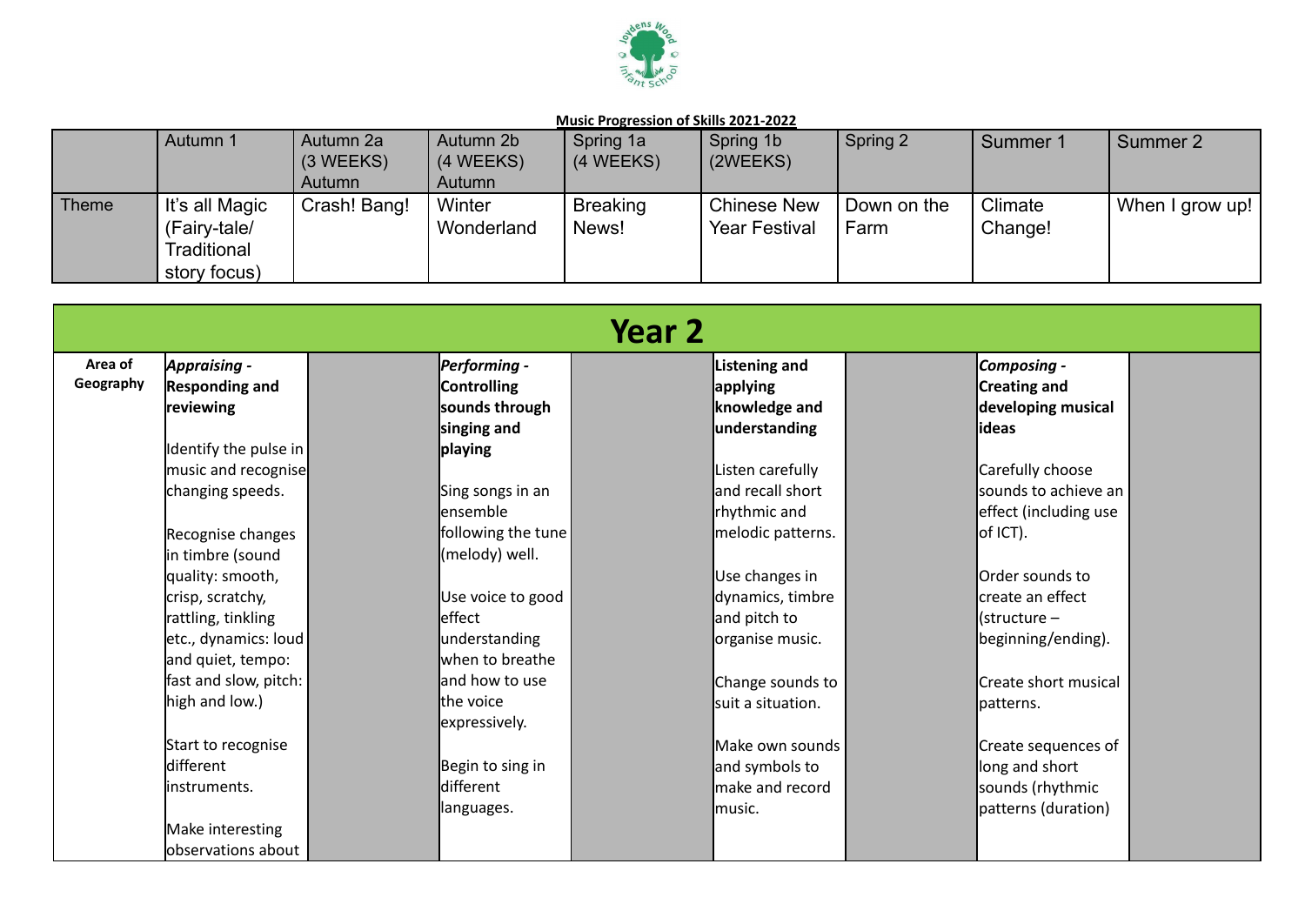

|       | Autumn 1       | Autumn 2a<br>$(3 \, \text{WEEKS})$ | Autumn 2b<br>(4 WEEKS) | Spring 1a<br>(4 WEEKS) | Spring 1b<br>(2WEEKS) | Spring 2    | Summer 1 | Summer 2        |
|-------|----------------|------------------------------------|------------------------|------------------------|-----------------------|-------------|----------|-----------------|
|       |                | Autumn                             | Autumn                 |                        |                       |             |          |                 |
| Theme | It's all Magic | Crash! Bang!                       | Winter                 | <b>Breaking</b>        | <b>Chinese New</b>    | Down on the | Climate  | When I grow up! |
|       | (Fairy-tale/   |                                    | Wonderland             | News!                  | <b>Year Festival</b>  | Farm        | Change!  |                 |
|       | Traditional    |                                    |                        |                        |                       |             |          |                 |
|       | story focus)   |                                    |                        |                        |                       |             |          |                 |

| music that has been | Perform in an                  | Start to look at                                             | Control playing      |  |
|---------------------|--------------------------------|--------------------------------------------------------------|----------------------|--|
| listened to.        | ensemble with                  | basic formal                                                 | instruments so they  |  |
|                     | instructions from              | $\sqrt{\frac{1}{1}}$ notation – play by $\sqrt{\frac{1}{1}}$ | sound as they        |  |
|                     | the leader.                    | ear first.                                                   | should.              |  |
|                     |                                |                                                              |                      |  |
|                     | Make and control               | Know music can                                               | Use pitch changes to |  |
|                     | long and short                 | be played or                                                 | communicate an       |  |
|                     | sounds using                   | listened to for a                                            | lidea.               |  |
|                     | voices and                     | variety of                                                   |                      |  |
|                     | instruments,                   | purposes (in                                                 | Start to compose     |  |
|                     | playing by ear and             | history/different                                            | with 2 or 3 notes.   |  |
|                     | including simple               | cultures).                                                   |                      |  |
|                     | improvisation                  |                                                              |                      |  |
|                     | (duration).                    |                                                              |                      |  |
|                     |                                |                                                              |                      |  |
|                     | Follow pitch<br>movements with |                                                              |                      |  |
|                     | lincreased                     |                                                              |                      |  |
|                     | confidence.                    |                                                              |                      |  |
|                     |                                |                                                              |                      |  |
|                     |                                |                                                              |                      |  |
|                     |                                |                                                              |                      |  |
|                     |                                |                                                              |                      |  |
|                     |                                |                                                              |                      |  |